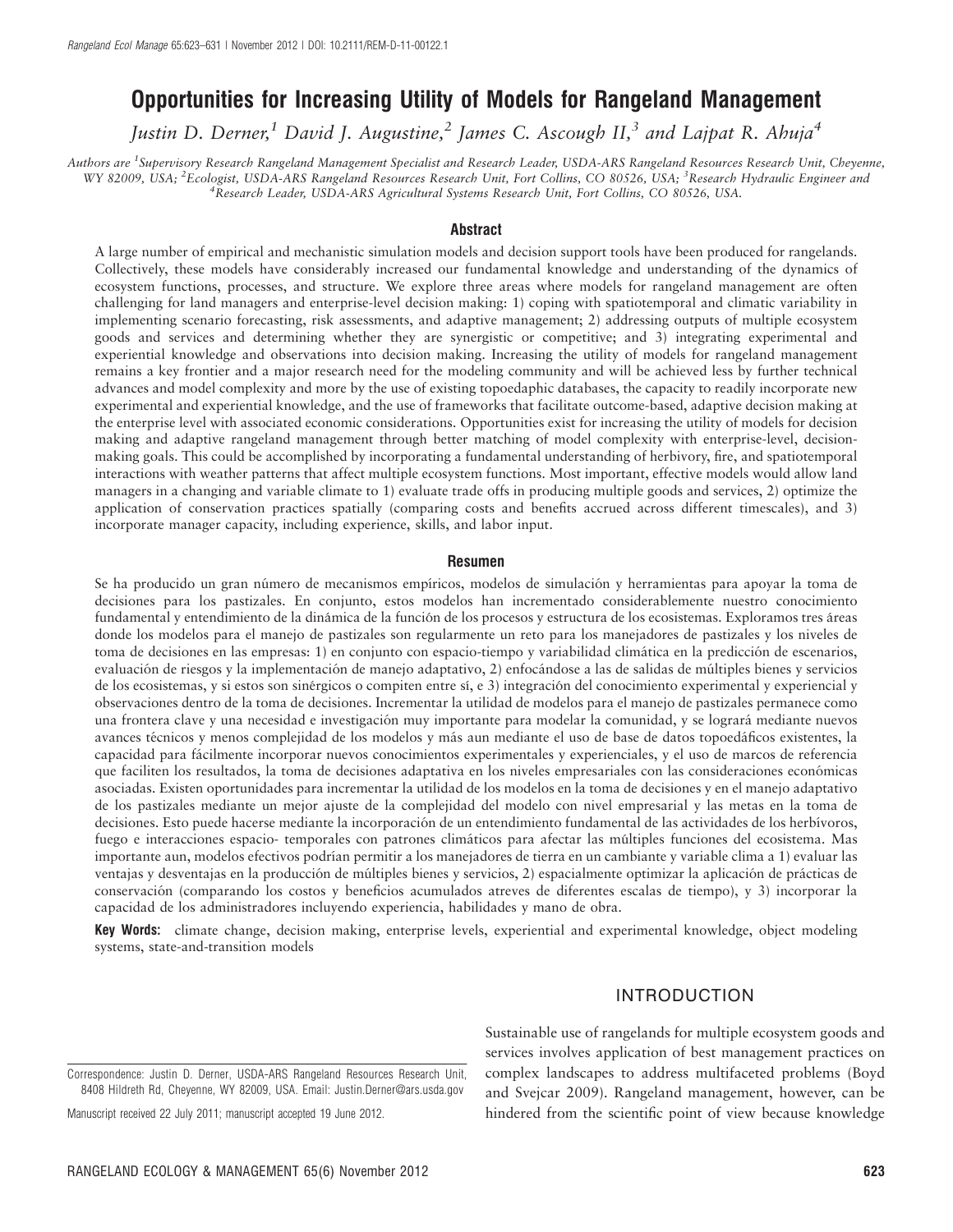obtained from traditional experimentation on management practices is often constrained by single factor experiments conducted at small scales (Svejcar and Havstad 2009). Additionally, incorporating the "art" of rangeland management into decision making at the enterprise (e.g., ranch) level involves nuances of human dimensions and experiential knowledge that is poorly integrated with experimental understanding (Stafford Smith et al. 2007; Briske et al. 2011). Using models can provide land managers with the concurrent opportunity to overcome these limitations (Hanson et al. 1999; Weisberg et al. 2006) and to integrate field-experiment research with model parameterization, calibration, and validation (Ahuja and Ma 2011).

Many empirical and mechanistic simulation models (what-if models that attempt to forecast likely outcomes) and decision support tools (computer-based interactive information systems that support decision-making activities) have been produced for rangelands (reviewed in Hanson et al. 1999), with several in wide use (see Table 1). Collectively, these models have increased our fundamental knowledge and understanding of the dynamics of ecosystem functions, processes, and structure considerably. They enable us to compare alternative management approaches, develop scenario forecasts, and facilitate the scaling-up of monitoring and assessment information for regional and national inventory efforts. Besides enhancing understanding of complex interactions of multiple factors, models have helped to extend short-term, localized experimental research results to longer-term weather conditions and broader landscapes (Andales et al. 2005, 2006).

Despite the contribution of rangeland models to our understanding of ecosystem structure and function, models are still rarely used to assist land managers with decision making because of communication gaps between scientists and managers (e.g., Silvert 1989), lack of involvement by decision makers in the model development, and inconsistent terminologies (Schmolke et al. 2010). The complexity and computational requirements of these models may prevent individual land managers and livestock producers from using them (Bunnell and Boyland 2003; Weisberg et al. 2006). Moreover, many of the models lack the capacity to handle livestock movement among different pastures for an enterprise, often require large amounts of data input from the individual land manager, use default or generic parameters that may not be suitable for the location of interest, often lack a user-friendly interface for input of data and model output visualization, and have spatial limitations on how the distribution of vegetation and soils affects livestock grazing behavior (see Table 1). For example, models addressing whole enterprises (e.g., AusFarm Model in GrazPlan; Table 1) are highly complex, thereby requiring significant training and interpretation, which reduces the utility for individual land managers making decisions.

Three areas where models often lack utility for land managers and enterprise level decision making are 1) coping with spatiotemporal and climatic variability in implementing scenario forecasting, risk assessments, and adaptive management; 2) addressing outputs of multiple ecosystem goods and services and whether they are synergistic or competitive, and 3) integrating new, experimental and experiential knowledge and observations into decision making. Although there are challenges to increasing the utility of models for rangeland

management, the primary focus of this article is to highlight opportunities for greater utility. We have divided these opportunities into three sections: 1) incorporating spatiotemporal and climatic variability into models for enterprise flexibility (Boone and Wang 2007; Freier et al. 2011; Nozieres et al. 2011); 2) combining contemporary modeling needs, including decision making for multiple ecosystem goods and services (Boone et al. 2011); and 3) integrating new experimental and experiential knowledge into models to predict ecosystem responses in ways that are relevant to decision making by livestock producers, including resulting economic outcomes (Nelson and Robinson 2009). Each section provides justification for these opportunities, primarily related to decision making and adaptive rangeland management, as well as a realization of the need for enterprise-level decision making with spatially explicit knowledge to optimize desired outcomes and reduce risk.

# INCORPORATING SPATIOTEMPORAL AND CLIMATIC VARIABILITY INTO MODELS

The directionality, magnitude, and uncertainty of climatic variability and spatiotemporal aspects clearly have management implications (Morgan et al. 2008; Cobon et al. 2009). Furthermore, climate change predictions at regional and local scales are making advances with downscaling global climate models (Charley and Nurse 2010; Maraun et al. 2010; Wilks 2010), but considerable refinement is needed. Thus, it is critically important to determine which strategies sufficiently adapt management systems to spatiotemporal heterogeneities of rangeland conditions, variable and changing climate conditions, and different outcomes, goals, and objectives of livestock producers. Although many models have been developed to investigate generic management issues, such as grazing (see overview in Tietjen and Jeltsch 2007; Wiegand et al. 2008), Teague et al. (2009) note there are few modeling studies that explicitly explore the consequences of spatiotemporal and climatic (both intra-annual and long term) variability on rangeland management. Some exceptions are the Ebrahimi et al. (2010) and Jakoby et al. (2010) model development and application efforts, which render in-depth analysis of spatial effects in grazing management possible (through spatiotemporal simulation of vegetation and grazing interactions). An important research topic for the future, especially as new rangeland models comprising high-spatiotemporal resolution are developed, involves quantifying the optimal degree of complexity for spatially explicit representation of rangeland systems.

To further address spatiotemporal and climatic variability, efforts should be made to link rangeland models with geographic information systems (GIS). The Rangeland Hydrology and Erosion Model (RHEM; Nearing et al. 2011) was recently incorporated into the Automated Geospatial Watershed Assessment (AGWA) GIS-based decision support tool (Goodrich et al. 2011) for improved spatiotemporal rangeland management at field-to-watershed scales. Similarly, SAVANNA (Coughenour 1993) is a spatially explicit ecosystem model linked to GIS, which allows for inputs and outputs to be represented across landscapes and enables modeling of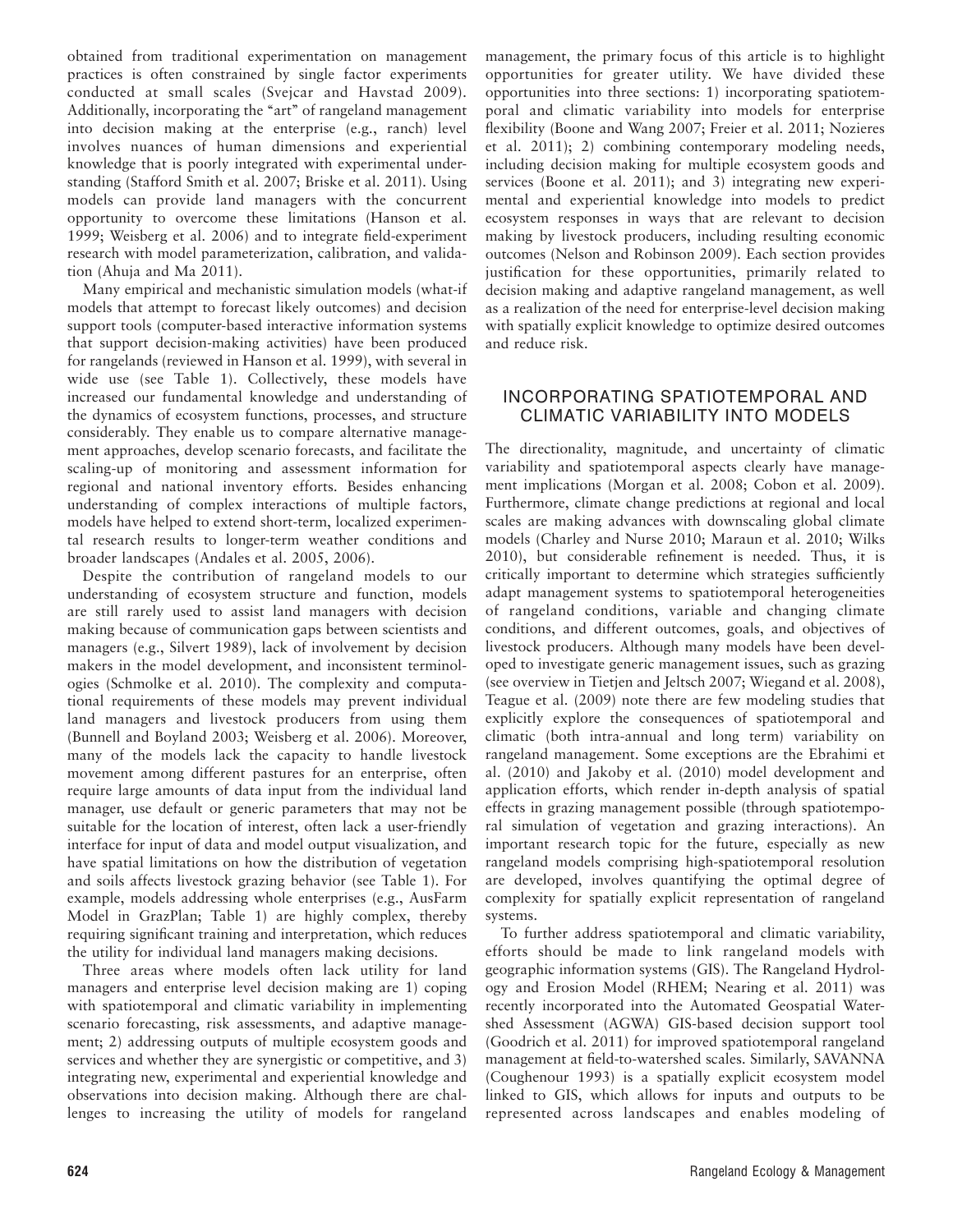| Model                                                                                                                                                                                                                                                   | Key references                                                                                 | Model description                                                                                                                                                                        | Strengths                                                                                                                                                                                                                                                                                                                                                     | Limitations                                                                                                                                                                                                                                                                                                                         |  |  |
|---------------------------------------------------------------------------------------------------------------------------------------------------------------------------------------------------------------------------------------------------------|------------------------------------------------------------------------------------------------|------------------------------------------------------------------------------------------------------------------------------------------------------------------------------------------|---------------------------------------------------------------------------------------------------------------------------------------------------------------------------------------------------------------------------------------------------------------------------------------------------------------------------------------------------------------|-------------------------------------------------------------------------------------------------------------------------------------------------------------------------------------------------------------------------------------------------------------------------------------------------------------------------------------|--|--|
| GrazPlan                                                                                                                                                                                                                                                | Donnelly et al. 1997; Freer<br>et al. 1997; http://www.<br>grazplan.csiro.au/<br>$?q=node/35$  | Decision support tools for<br>livestock production (GrazFeed),<br>forage production (GrassGro),<br>probable weather conditions<br>(MetAccess), and agricultural<br>enterprises (AusFarm) | Uses daily time steps for probable<br>weather conditions to assist in<br>decision making at critical times in<br>production cycle; assesses risk of<br>different combinations of pastures<br>and animals for soil and climatic<br>conditions                                                                                                                  | High parameterization requirements for<br>new locations; significant training<br>and interpretation needed for single<br>enterprise (GrassGro) and whole<br>farm/ranch enterprises (AusFarm);<br>lacks Web-based user interface                                                                                                     |  |  |
| <b>Great Plains</b><br>Shaffer et al. 2000,<br>Framework for<br>Andales et al. 2005,<br>Agricultural<br>2006; http://www.ars.<br>Resource<br>usda.gov/services/<br>software/download.<br>Management<br>htm?softwareid=234<br>(GPFARM-Range)             |                                                                                                | Decision support tool for<br>rangeland forage growth and<br>livestock production                                                                                                         | Allows users to evaluate scenarios<br>based on current knowledge and<br>future uncertainty in weather<br>patterns                                                                                                                                                                                                                                             | Does not simulate livestock movement<br>among different forage types/<br>pastures; high parameterization<br>requirements for new locations;<br>lacks Web-based user interface                                                                                                                                                       |  |  |
| Simulating Production<br>Wight and Skiles 1987;<br>and Utilization of<br>Baker et al. 1992;<br>Rangeland (SPUR)<br>Carlson and Thurow<br>1996; Foy et al. 1999;<br>Teague and Foy 2002;<br>http://dino.wiz.<br>uni-kassel.de/model_db/<br>mdb/spur.html |                                                                                                | Simulation model of rangeland<br>forage, production, and use and<br>livestock weight gains                                                                                               | Validated for predictions of soil<br>moisture, forage production, and<br>livestock gains for several sites in<br>the US Great Plains; mechanistic<br>simulation of trade-offs among<br>forage quantity vs. quality, forage<br>intake rate, and digestive processes                                                                                            | Does not simulate livestock movement<br>among different forage types,<br>patches, or pastures; high<br>parameterization requirements for<br>new locations                                                                                                                                                                           |  |  |
| SAVANNA                                                                                                                                                                                                                                                 | Coughenour 1993; Boone<br>et al. 2002; http://www.<br>nrel.colostate.edu/<br>projects/savanna/ | Simulation model of feedbacks<br>between plants and herbivores<br>in relation to soils, topography,<br>and weather patterns in<br>grassland and savanna<br>ecosystems                    | Spatial representation of all key<br>ecosystem components and most<br>processes controlling rangeland<br>ecosystem structure and function;<br>can simulate multiple ecosystem<br>goods and services, including<br>livestock, wild herbivores, runoff<br>and soil erosion, ecosystem carbon<br>stocks at weekly time steps, and<br>user-selected spatial scale | High parameterization requirements for<br>new location/ecosystem; experts<br>required for model fitting,<br>incorporation of local knowledge,<br>and scenario testing; herbivore<br>distribution based on Habitat<br>Suitability Index rather than<br>mechanistic representation of<br>foraging behavior and digestive<br>processes |  |  |
| <b>Ecological Site</b><br>Descriptions (ESDs)<br>and associated<br>State and Transition<br>Models (STMs)                                                                                                                                                | http://esis.sc.egov.usda.<br>gov/                                                              | Rule-based models of ecosystem<br>states and forage production<br>based on soils and<br>management and disturbance<br>history                                                            | Available for many ecological sites in<br>North America; STMs readily<br>modified to incorporate local<br>knowledge; Web-based user<br>interface                                                                                                                                                                                                              | Does not simulate or predict livestock<br>distribution or weight gains;<br>requires detailed field-mapping of<br>existing vegetation states within<br>ESDs                                                                                                                                                                          |  |  |
| Rangeland Hydrology<br>and Erosion Model<br>(RHEM)                                                                                                                                                                                                      | Nearing et al. 2011; http://<br>dss.tucson.ars.ag.gov/<br>rhem                                 | Event-based derivation of the<br>WEPP model developed by<br>incorporating new splash<br>erosion and thin sheet-flow<br>transport equations derived<br>from rangeland data                | Web-based user interface; process-<br>based estimation of runoff, erosion,<br>and sediment delivery rates and<br>volumes on rangelands; links model<br>parameters with rangeland plant<br>communities through a new set of<br>parameter-estimation equations<br>based on extensive plot data                                                                  | Does not simulate livestock movement<br>among different forage types,<br>patches, or pastures; applicable<br>only at the hillslope spatial scale<br>and for single rain-event temporal<br>scales                                                                                                                                    |  |  |
| <b>Water Erosion</b><br><b>Prediction Project</b><br>(WEPP)                                                                                                                                                                                             | Ascough et al. 1997;<br>http://www.ars.usda.<br>gov/Research/docs.<br>htm?docid=10621          | Simulation model of water erosion<br>(infiltration, runoff, raindrop and<br>flow detachment, sediment<br>transport, deposition, residue<br>decomposition)                                | Parameterized for many US soils; can<br>generate long-term, daily climatic<br>data from more than 2600 US<br>weather stations; Web-based user<br>interface                                                                                                                                                                                                    | Does not simulate livestock movement<br>among different forage types,<br>patches, or pastures                                                                                                                                                                                                                                       |  |  |

|  |  |  |  | Table 1. Description, strengths, limitations, and key references for some rangeland models and decision support tools. |
|--|--|--|--|------------------------------------------------------------------------------------------------------------------------|
|  |  |  |  |                                                                                                                        |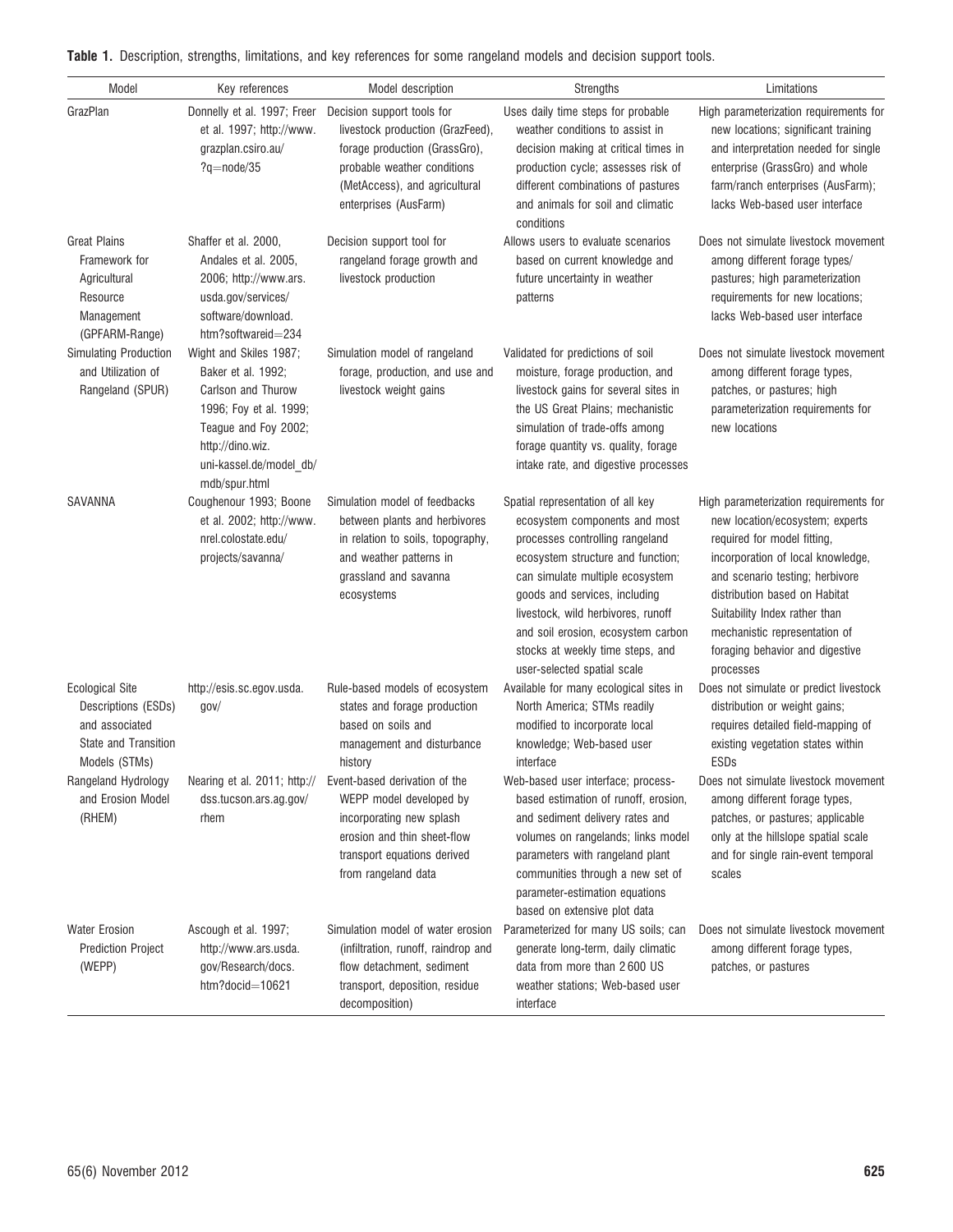herbivore movements in response to forage parameters. Rangeland models can also be linked with predictive forecasting of precipitation in a spatially explicit manner through GIS. For example, the forage and livestock production models in Great Plains Framework for Agricultural Resource Management (GPFARM; Andales et al. 2005, 2006) could be directly linked with the National Weather Service's Climate Prediction Center for  $6-10-d$ , 1-mo, and 3-mo outlooks<sup>1</sup> for forage projections and associated probabilities of risk for specific periods of management interest to land managers and livestock producers. These forage projections could be spatially explicit and tied to existing soils maps and/or developing ecological site descriptions through state-and-transition models (see below). This information could be used to more closely match forage demand and availability in an uncertain and changing environment (Popp et al. 2009) and to increase profitability through adaptive management involving flexible stocking (Ritten et al. 2010; Torell et al. 2010). Finally, rangeland model simulations could be performed in real time via Webaccessible portals to increase utility for rangeland management. Although it does not use real-time data, RHEM is available as a user-friendly, Web-based tool<sup>2</sup> and represents erosion processes under disturbed and undisturbed rangeland conditions. Model hydrologic and erosion parameters are dynamically linked with rangeland plant communities through a new system of parameter-estimation equations based on 204 plots at 49 rangeland sites distributed across 15 western US states (Nearing et al. 2011).

Another important challenge is better integration of remotesensing methods with mechanistic rangeland models to provide decision makers with improved decision support tools for spatiotemporal rangeland assessment and monitoring. The use of remotely sensed data in rangeland models has been limited in the past (Hunt et al. 2003); nonetheless, the potential exists for remote sensing to provide information on many of the parameters and variables (e.g., soil, hydrology, vegetation) required by rangeland simulation models. For example, at the Walnut Gulch Experimental Watershed in southeastern Arizona, high-spatial, low-temporal scale, visible remote-sensing data were used to calibrate a rangeland ecosystem model for semiarid, perennial grasslands (Nouvellon et al. 2000, 2001). Nouvellon et al. (2001) theorized that a coupled remotesensing modeling approach could provide spatially distributed information about both vegetation and soil conditions for dayto-day management and decision making. Other decision support tools, including livestock early warning systems, such as the Livestock Information Network and Knowledge System (LINKS, Kaitho et al. 2007), combine remote-sensing, field data, and simulation modeling to provide current and nearterm projections of forage to assist in stocking decisions associated with adaptive management (Angerer et al. 2008). Unfortunately, adoption of these emerging forecasting and decision support tools by land managers remains an obstacle because of social and institutional barriers (Matthews et al. 2008; Marshall et al. 2011).

With likely greater variability in precipitation expected with emergent global climate change, optimizing grazing and other

1 http://www.cpc.ncep.noaa.gov.

management practices in rangelands, especially in arid and semiarid environments, presents additional challenges for increasing the utility of models for rangeland management (Baker et al. 1993; Quaas and Baumgartner 2012). Tietjen and Jeltsch (2007) reviewed 41 models published between 1995 and 2005 for simulating arid and semiarid livestock grazing systems and also evaluated model potential to simulate climate change effects. They found there was a clear need for rangeland models to better simulate the effects of climate change (especially to be efficacious as decision support tools for managers), with critical shortcomings including ignoring the effect of increased atmospheric  $CO<sub>2</sub>$  levels on the ecosystem (e.g., plant productivity) and the inability to account for changing precipitation patterns. The consideration of both of these external drivers is crucial under climate change; hence, sustainable, long-term decision making for rangelands is currently lacking important information (Tietjen and Jeltsch 2007).

# CONTEMPORARY MODELING NEEDS

Inherent spatial and temporal variability in biophysical factors (e.g., soils, plant communities, animals, and precipitation) necessitates that modeling, in theory at least, be a basis for extrapolating ecological information from short-term experiments and research locations to landscapes in differing environments (e.g., Andales et al. 2005, 2006). Establishment of new networks, such as the Long-Term Agro-Ecosystem Research (LTAR<sup>3</sup>) network for agriculture (Walbridge and Shafer 2011), offer promising frameworks for robust, spatially explicit, on-the-ground data for model parameterization (current weaknesses identified in Table 1), validation, and improvement, as well as multiscale (pasture to watershed to landscape to continental) synthesis efforts. Using models for rangeland management decision making at the enterprise level requires that three other elements be included, in addition to biophysical factors: 1) a fundamental understanding of the historic drivers (e.g., grazing, fire) and spatiotemporal variation in their effects on the landscape (see Table 1, SAVANNA model); 2) manager capacity, including experience, skills, and availability; and 3) changing constraints of the enterprise (e.g., ranch), which commonly pertain to economics (Budd and Thorpe 2009). Land managers need these elements incorporated to evaluate multiple management strategies involving interacting drivers, to determine risk assessments and economic outcomes, and the flexibility to address the changing aspects of individual enterprises. Furthermore, contemporary themes regarding ecosystem services and management objectives, such as the use of livestock as "ecosystem engineers" (Derner et al. 2009) to manipulate vegetation at multiple scales (e.g., Toombs et al. 2010), need to be addressed and oblige modelers to assess multiple and potentially competing ecosystem goods and services as outputs from models.

As previously discussed, current rangeland models have considerably increased our fundamental knowledge and understanding of the dynamics of ecosystem functions, processes, and structure (Table 1). However, most, if not all, of these models are monolithic (i.e., the code has been developed in a

 $^2$ http://dss.tucson.ars.ag.gov/rhem/.  $^3$ 

http://www.ars.usda.gov/ltar/.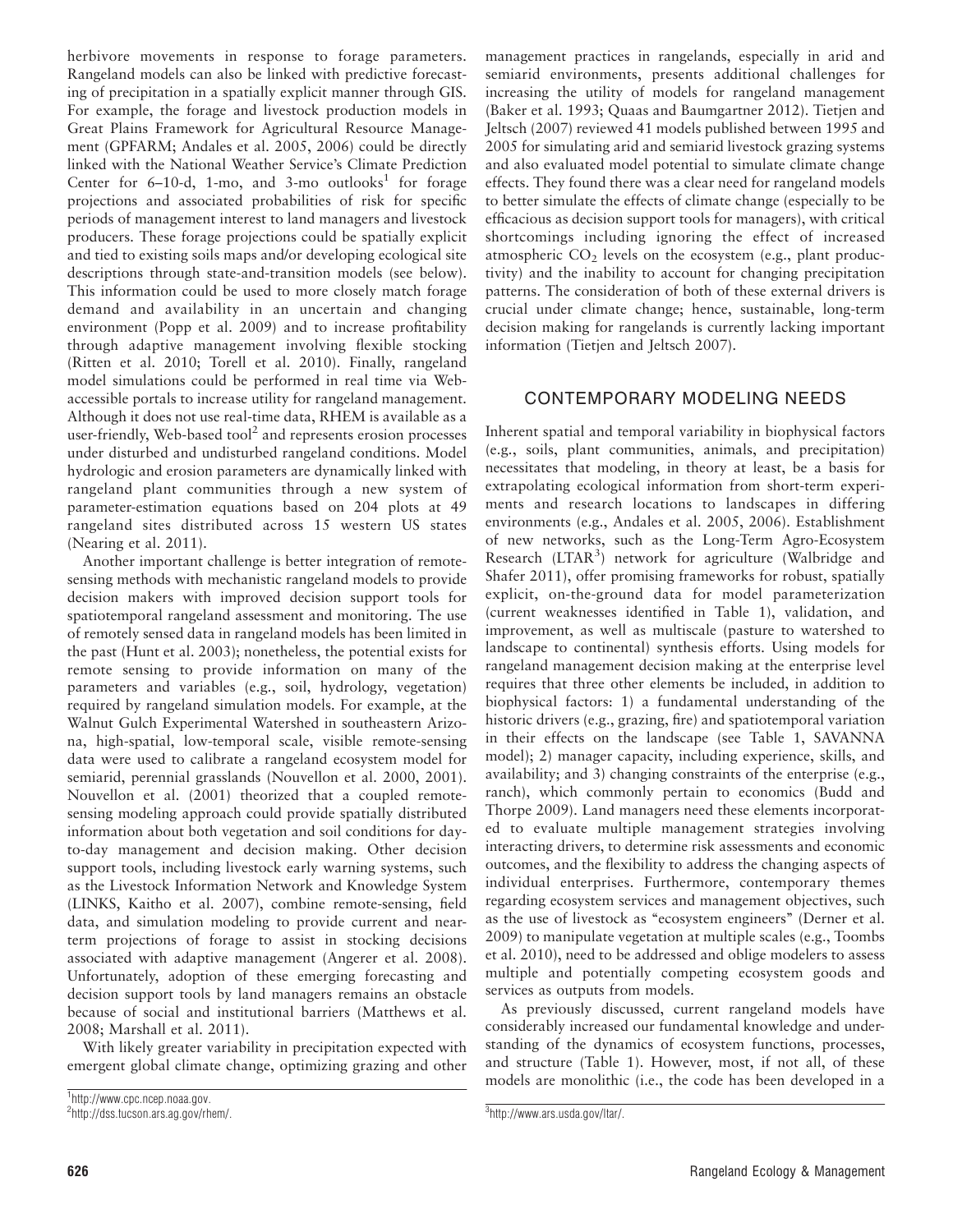''block'' structure with tight coupling between submodels) and is thus not modular. A major disadvantage of building monolithic simulation models is that conceptual boundaries within the model are not captured correctly or there is simply no separation between concepts in the code. Furthermore, code modifications (e.g., changes in process representation) in monolithic models typically require considerable time, effort, and expense (Ahuja et al. 2005). One highly promising area for advancing the development and delivery of rangeland models is the use of component-based modeling techniques within a modeling framework environment. A modeling framework can provide support for rangeland models by expediting the disaggregation of modeling functions into well-structured components (i.e., modules, subroutines, or submodels). Components, once implemented in a particular framework, are able to be reused in other models coded to the same framework with very little migration effort. One advantage of using a common modeling framework is that preexisting modules or components may exist in a digital library that can help facilitate model development (Argent et al. 2006). The Object Modeling System Version 3 (OMS3; Ahuja et al. 2005; David et al. 2010) is a modeling framework that is well suited for development, data provisioning, validation, and application of rangeland models. The OMS was first released in 2004, and Version 3.0 represents a major milestone toward an easier to use framework implementation. The OMS3 provides an unprecedented capacity to develop models and decision support tools using components (e.g., biophysical, ecological, economic, and climatic) from a digital library, and facilitates "customized modeling," in which the developed model can be fit to a specific problem and customer need. For rangeland systems, the OMS3 has the capacity to advance initial efforts that linked submodels of hydrology and forage production (Pierson et al. 2001) and can be used to rapidly create models by combining components representing important rangeland processes (e.g., hydrology, erosion, vegetation, livestock, management, etc.). As modules are updated and new advancements in science incorporated, these components can be inserted into existing models in a "plug-and-play" effort. In summary, adoption of componentbased modeling techniques and use of a modeling framework, such as the OMS3, can help advance rangeland model development by

- 1) Making rangeland models much easier to build, access, understand, and use;
- 2) Reducing duplication of development efforts and improving the quality of rangeland model code;
- 3) Facilitating long-term maintainability of existing and new rangeland models;
- 4) Promoting greater consistency of rangeland modeling for different scales and spatiotemporal problems; and
- 5) Improving response and delivery times in rangeland modeling projects.

### INTEGRATING NEW EXPERIMENTAL AND EXPERIENTIAL KNOWLEDGE INTO MODELS

Linking science, monitoring, and management has long been a fundamental staple of the Society for Range Management and for resource managers in many disciplines (Biggs and Rogers 2003; Gillson and Duffin 2007). Unfortunately, there are often major disconnects between management and science knowledge sources, as exemplified in the persistence of the rotational grazing debate (Briske et al. 2008, 2011). Incorporating human dimensions of land managers, such as perceptions, knowledge, and enterprise-level decision-making processes, and associated variability regarding the commitment, ability, goals, and opportunities of land managers is also needed (Briske et al. 2011). There remains an underappreciation that social and economic processes are as important as ecological processes for rangeland management (Lynam and Stafford Smith 2004) and that land managers are capable of learning from and adapting to changing circumstances (Stafford Smith et al. 2007) to make effective management decisions to capture opportunities and avert hazards (Briske et al. 2008, 2011; Brunson and Burritt 2009; Rigueiro-Rodríguez et al. 2011).

One promising framework for integrating experimental and experiential knowledge, including observations, along with monitoring for decision making and adaptive management, is the ecological site description that incorporates state-andtransition models (Bestelmeyer et al. 2009; Rumpff et al. 2011). Ecological sites are distinguished by soil properties and processes (Duniway et al. 2010), which facilitates use of existing spatially explicit soil maps. State-and-transition models within the ecological sites are diagram depictions and associated narrative text descriptions of the vegetation and soil dynamics (Westoby et al. 1989), which can be used to apply adaptive management (e.g., Knapp and Fernandez-Gimenez 2009). When modelers add desired outcomes from land managers to state-and-transition models, it provides greater focus and relevant output for informed decision making and facilitates adaptive management, which could incorporate predictive forecasting and integrated, experimental and experiential knowledge within the context of climatic variability (Fig. 1). Adaptive management, informed by feedback from models, can be applied to shift between states or to maintain states through decision criteria that use livestock movement and grazing strategies to influence livestock foraging decisions.

We view ecological site descriptions and associated stateand-transition models as a way of representing the plant- and soil-based components of complex simulation models in a more simplistic manner that increases utility for end users but still captures the essential biophysical factors generating spatial variability in rangelands. This offers the opportunity to better match model complexity with ranch decision-making goals. Sophisticated ecosystem models (e.g., SAVANNA, SPUR) often have more complexity than is needed for decision making by individual land managers (Weisberg et al. 2006). State-andtransition model frameworks of ecological site descriptions simplify plant growth and dynamics relative to the topoedaphic variability, incorporate indicators of ecosystem function (Kachergis et al. 2011), respond to environmental change (Phillips 2011), and capture herbivore feedbacks to plant dynamics associated with livestock management through grazing-induced vegetation change thresholds (e.g., Sasaki et al. 2008, Fig. 1). Recognition that vegetation responses to grazing can be nonlinear can assist land managers in preventing the occurrence of undesirable states and promoting desirable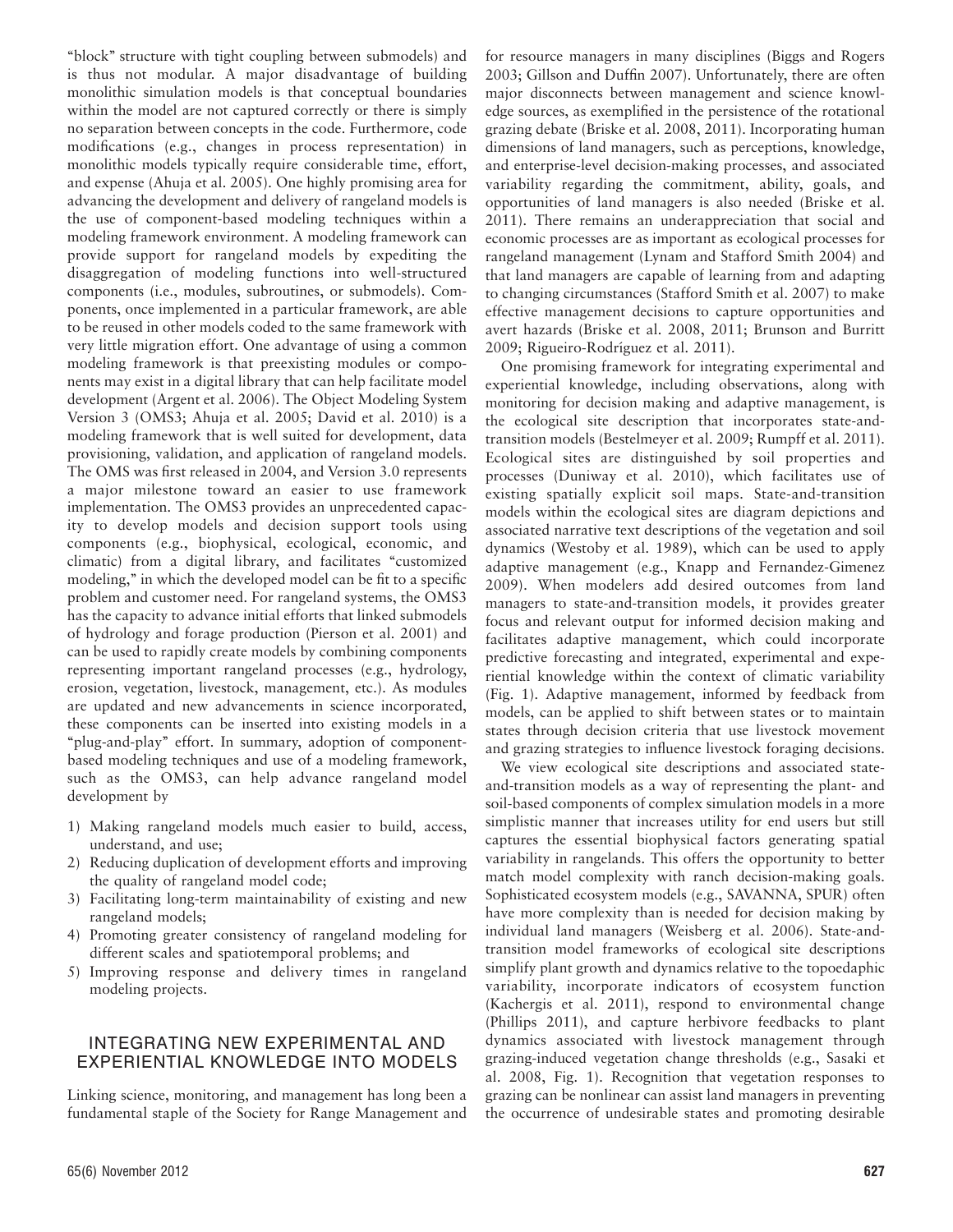

Figure 1. Framework for enhancing utility of models for rangeland management through more-informed decision making and adaptive management by incorporating both experimental and experiential knowledge, including observations, within an ecological site context.

states with appropriate grazing management practices (Sasaki et al. 2008).

To increase the utility of the state-and-transition modeling framework, an important component is incorporating spatial aspects of livestock foraging behavior. A critical advance would be the ability to assess livestock movements and management decisions within landscapes containing multiple ecological sites, states, and pasture configurations for their effects on both livestock production and potential future transitions between states. In their current form, ecological site descriptions essentially treat sites as being independent with regard to herbivore movements. The "rules" that many models have used to simulate herbivore foraging decisions, and hence, movements among patches of varying forage quality (e.g., Moen et al. 1998; Christensen et al. 2003; Plumb et al. 2009), can provide guidance to the development of decision support tools based on characteristics of individual ecological sites that effectively incorporate livestock movement. An important consideration is the way in which short-term rates of forage intake by livestock are linked to daily and seasonal consumption rates in a spatial context (Weisberg et al. 2006), which ultimately influences longer-term shifts in plant community composition and potential transitions among ecological states. The explicit influence of water and fencing distribution on

foraging decisions will need to be incorporated to achieve utility for end users.

A second key opportunity for increasing utility of the stateand-transition modeling framework is incorporating how social and economic factors as well as human capacity influence decisions by land managers (Fox et al. 2009; Reid et al. 2009; Fazey et al. 2010). It is encouraging that integration of experiential knowledge into state-and-transition models is already occurring (Knapp and Fernandez-Gimenez 2009; Knapp et al. 2011). Combining Bayesian network dynamics (a representation of probabilistic relationships among variables of interest) into state-and-transition models can assist land managers in understanding the probability of transitioning between states (e.g., Rumpff et al. 2011). For example, although the state-and-transition model may depict that state 1 can transition to state 3 (Fig. 1) and vice versa, knowledge about the probability of that occurring would benefit land managers. If state 3 was less desirable than state 1 for a land manager and the probability of moving from state 1 to state 3 was high but the probability of moving back from state 3 to state 1 was low, then management decisions could be made to ensure that state 1 was maintained. Conversely, for vegetation already in state 3, allocating finite resources or changing management to attempt to transition to state 1 would be less desirable. Bayesian networks, therefore, function to increase the communication for state-and-transition models among researchers, land managers, the general public, and policy makers, as well as updating those models with new data, both experimental and experiential (Bashari et al. 2008; Nicholson and Flores 2011; Rumpff et al. 2011).

#### MANAGEMENT IMPLICATIONS

Increasing the utility of models for rangeland management remains an important frontier research priority for the modeling community because models are still rarely used to assist land managers with decision making. Improvements needed include involving decision makers in model development, increasing communication between scientists and managers, reducing the complexity and computational requirements of models, and consistent terminology (Silvert 1989; Bunnell and Boyland 2003; Weisberg et al. 2006; Schmolke et al. 2010). Advances may be achieved less by further model complexity and more by the use of modeling approaches that 1) use component-based, code-development techniques for increased model modularization; 2) facilitate rapid parameterization of models for new ecosystems and individual enterprises based on existing databases; 3) allow users to incorporate new experimental and experiential knowledge; and 4) facilitate outcome-based, adaptive decision making at the enterprise level based on ecological and economic considerations. Development and refinement of models need to be cognizant of 1) increasing user friendliness and Web-portal accessibility for individual enterprises, 2) providing realistic outputs and information for decision making from inputs that balance complexity and simplicity (e.g., Bunnell and Boyland 2003; Weisberg et al. 2006), and 3) providing an appropriate level of training for the end user to quickly become comfortable with the use and possibilities of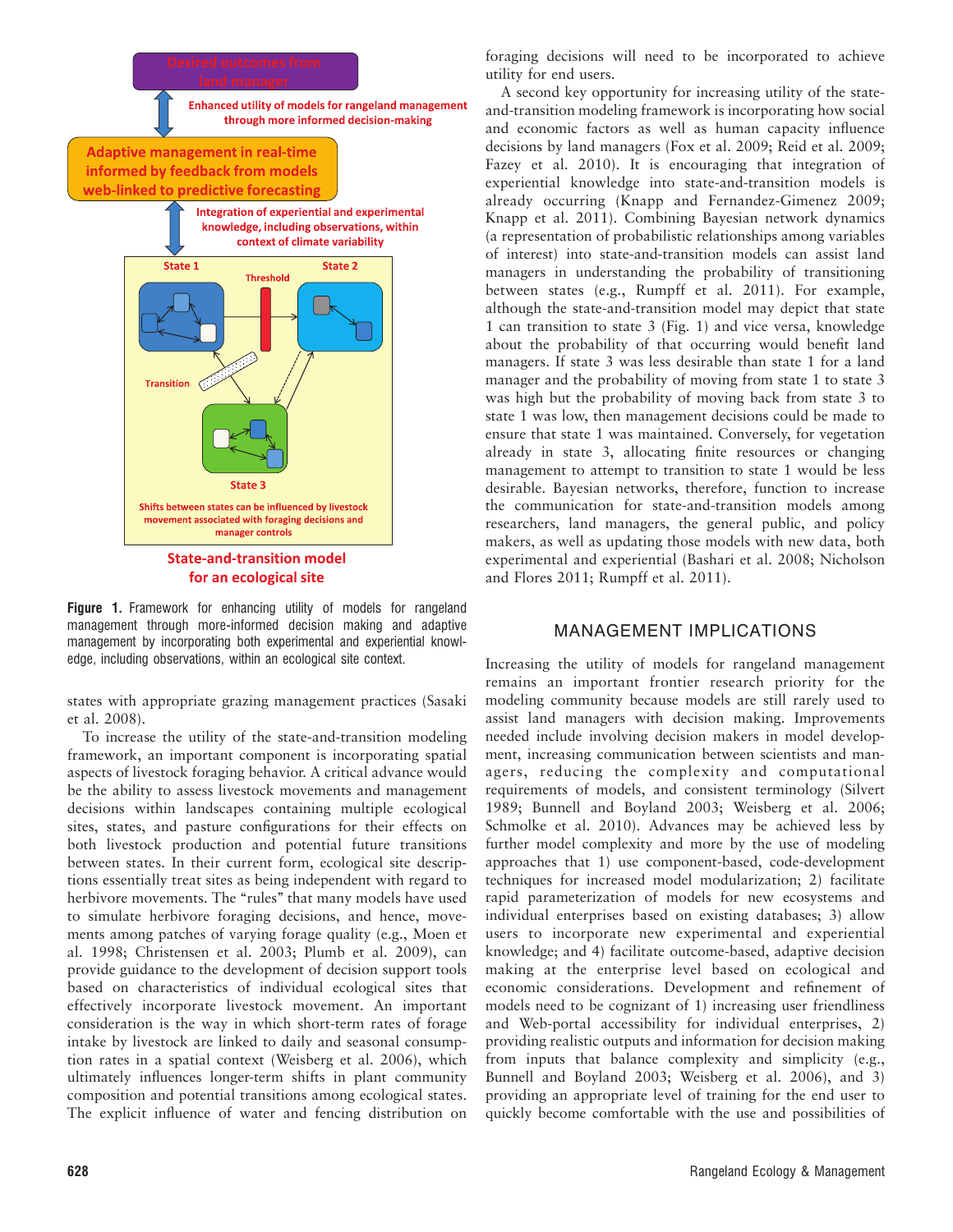the model for enhanced proficiency. Opportunities exist for increasing the utility of models for decision making and adaptive rangeland management by incorporating a fundamental understanding of the historic drivers (e.g., grazing, fire) and spatiotemporal variation and their effects on multiple ecosystem functions to facilitate 1) landscape-level decision making for multiple ecosystem goods and services with consideration of economics and sustainability (Nelson and Robinson 2009; Guan et al. 2011) and 2) determinations of spatially explicit locations for application of conservation practices (comparing costs and benefits accrued across different timescales) to optimize desired outcomes while efficiently using economic inputs (Goodrich et al. 2011). Models must be sufficiently flexible to incorporate new experimental and experiential knowledge and the manager's experience and skill sets (Knapp et al. 2011). To this end, providing managers and other stakeholders the opportunity to contribute to, and challenge, model assumptions before the development process is complete will help to create a sense of ownership in the model and increase the likelihood that the model will be used. Finally, useful models should be capable of forecasting effects of a changing and variable climate, including the directionality, magnitude, and uncertainty of those changes on enterprise-level risk (Freier et al. 2011).

#### LITERATURE CITED

- AHUJA, L. R., AND L. MA. 2011. Methods of introducing system models into agricultural research. Madison, WI, USA: American Society of Agronomy, Inc., Crop Science Society of America, Inc., Soil Science Society of America, Inc. 454 p.
- AHUJA, L. R., J. C. ASCOUGH II, AND O. DAVID. 2005. Developing natural resource models using the object modeling system: feasibility and challenges. Advances in Geosciences 4:29–36.
- ANDALES, A. A., J. D. DERNER, L. R. AHUJA, AND R. H. HART. 2006. Strategic and tactical prediction of forage production in northern mixed-grass prairie. Rangeland Ecology & Management 59:576–584.
- ANDALES, A. A., J. D. DERNER, P. N. S. BARTLING, L. R. AHUJA, G. H. DUNN, R. H. HART, AND J. D. HANSON. 2005. Evaluation of GPFARM for simulation of forage production and cow-calf weights. Rangeland Ecology & Management 58:247–255.
- ANGERER, J., G. HAN, I. FUJISAKI, AND K. HAVSTAD. 2008. Climate change and ecosystems of Asia with emphasis on Inner Mongolia and Mongolia. Rangelands 30(3):46– 51.
- ARGENT, R. M., A. VOINOV, T. MAXWELL, S. M. CUDDY, J. M. RAHMAN, S. SEATON, R. A. VERTESSY, AND R. D. BRADDOCK. 2006. Comparing modelling frameworks—a workshop approach. Environmental Modelling & Software 21:895–910.
- ASCOUGH, J. C., II, C. BAFFAUT, M. A. MEARING, AND B. Y. LIU. 1997. The WEPP watershed model, I: hydrology and erosion. Transactions of the American Society of Agricultural Engineers 40:921–933.
- BAKER, B. B., R. M. BOURDON, AND J. D. HANSON. 1992. FORAGE: A model of forage intake in beef cattle. Ecological Modelling 60:257–279.
- BAKER, B. B., J. D. HANSON, R. M. BOURDON, AND J. B. ECKERT. 1993. The potential effects of climate change on ecosystem processes and cattle production on U.S. rangelands. Climatic Change 25:97–117.
- BASHARI, H., C. SMITH, AND O. J. H. BOSCH. 2008. Developing decision support tools for rangeland management by combining state and transition models and Bayesian belief networks. Agricultural Systems 99:23–34.
- BESTELMEYER, B. T., A. J. TUGEL, G. L. PEACOCK, JR., D. G. ROBINETT, P. L. SHAVER, J. R. BROWN, J. E. HERRICK, H. SANCHEZ, AND K. M. HAVSTAD. 2009. State-and-transition models for heterogeneous landscapes: a strategy for development and application. Rangeland Ecology & Management 62:1–15.
- BIGGS, H. C., AND K. H. ROGERS. 2003. An adaptive system to link science, monitoring, and management in practice. In: J. T. du Toit, K. H. Rogers, and H. C. Biggs

[EDS.]. The Kruger experience: ecology and management of savanna heterogeneity. Washington, DC, USA: Island Press. p. 59–80.

- BOONE, R. B., AND G. WANG. 2007. Cattle dynamics in African grazing systems under variable climates. Journal of Arid Environments 70:495–513.
- BOONE, R., M. COUGHENOUR, K. GALVIN, AND J. ELLIS. 2002. Addressing management questions for Ngorongoro conservation area, Tanzania, using the SAVANNA modeling system. African Journal of Ecology 40:138–150.
- BOONE, R. B., K. A. GALVIN, S. B. BURNSILVER, P. K. THORTON, D. S. OJIMA, AND J. R. JAWSON. 2011. Using coupled simulation models to link pastoral decision making and ecosystem services. Ecology and Society 16(2):6. Available at: http://www. ecologyandsociety.org/vol6/iss2/art6/.
- Boyd, C. S., AND T. J. SVEJCAR. 2009. Managing complex problems in rangeland ecosystems. Rangeland Ecology & Management 62:491–499.
- BRISKE, D. D., J. D. DERNER, J. R. BROWN, S. D. FUHLENDORF, W. R. TEAGUE, K. M. HAVSTAD, R. L. GILLEN, A. J. ASH, AND W. D. WILLMS. 2008. Rotational grazing on rangelands: reconciliation of perception and experimental evidence. Rangeland Ecology & Management 61:3–17.
- BRISKE, D. D., N. F. SAYRE, L. HUNTSINGER, M. FERNANDEZ-GIMENEZ, B. BUDD, AND J. D. DERNER. 2011. Origin, persistence, and resolution of the rotational grazing debate: integrating human dimensions into rangeland research. Rangeland Ecology & Management 64:325–334.
- BRUNSON, M. W., AND E. A. BURRITT. 2009. Behavioral factors in rotational grazing systems. Rangelands 31(5):20–25.
- BUDD, B., AND J. THORPE. 2009. Benefits of managed grazing: a manager's perspective. Rangelands 31(5):11–14.
- BUNNELL, F. L., AND B. BOYLAND. 2003. Decision-support systems: it's the question not the model. Journal for Nature Conservation 10:269–279.
- CARLSON, D. H., AND T. L. THUROW. 1996. Comprehensive evaluation of the improved SPUR model (SPUR-91). Ecological Modelling 85:229–240.
- CHARLEY, J., AND L. NURSE. 2010. Areal downscaling of global climate models: an approach that avoids data remodeling. Climate Research 43:241–249.
- CHRISTENSEN, L., M. B. COUGHENOUR, J. E. ELLIS, AND Z. CHEN. 2003. Sustainability of Inner Mongolian grasslands: application of the savanna model. Journal of Range Management 56:319–327.
- COBON, D. H., G. S. STONE, J. O. CARTER, J. C. SCANLAN, N. R. TOOMBS, X. ZHANG, J. WILLCOCKS, AND G. M. McKEON. 2009. The climate change risk management matrix for the grazing industry of northern Australia. Rangeland Journal 31:31–49.
- COUGHENOUR, M. B. 1993. Savanna—landscape and regional ecosystem model: model description. Fort Collins, CO, USA: Natural Resource Ecology Laboratory, Colorado State University. 62 p.
- DAVID, O., J. C. Ascough II, G. H. LEAVESLEY, AND L. R. AHUJA. 2010. Rethinking modeling framework design: object modeling system 3.0. In: D. A. Swayne, W. Yang, A. A. Voinov, A. Rizzoli, and T. Filatova [EDS.]. Proceedings of the Fifth Biennial Conference of the International Environmental Modelling and Software Society, Modelling for Environment's Sake; 5–8 July 2010; Ottawa, ON, Canada. Manno, Switzerland: International Environmental Modelling and Software Society. p. 1183–1191.
- DERNER, J. D., W. K. LAUENROTH, P. STAPP, AND D. J. AUGUSTINE. 2009. Livestock as ecosystem engineers for grassland bird habitat in the western Great Plains of North America. Rangeland Ecology & Management 62:111–118.
- DONNELLY, J. R., A. D. MOORE, AND M. FREER. 1997. GRAZPLAN: Decision support systems for Australian grazing enterprises, I: overview of the GRAZPLAN project, and a description of the MetAccess and lambalive DSS. Agricultural Systems 54:57–76.
- DUNIWAY, M. C., B. T. BESTELMEYER, AND A. TUGEL. 2010. Soil processes and properties that distinguish ecological sites and states. Rangelands 32(6):9–15.
- EBRAHIMI, A., T. MILOTIĆ, AND M. HOFFMANN. 2010. A herbivore specific grazing capacity model accounting for spatio-temporal environmental variation: a tool for a more sustainable nature conservation and rangeland management. Ecological Modelling 221:900–910.
- FAZEY, I., J. G. P. GAMARRA, J. FISCHER, M. S. REED, L. C. STRINGER, AND M. CHRISTIE. 2010. Adaptation strategies for reducing vulnerability to future environmental change. Frontiers in Ecology and the Environment 8:414–422.
- FOX, W. E., D. W. MCCOLLUM, J. E. MITCHELL, L. E. SWANSON, G. R. EVANS, J. HEINTZ, H. THEODORE, J. A. TANAKA, U. P. KREUTER, R. P. BRECKENRIDGE, AND P. H. GEISSLER. 2009.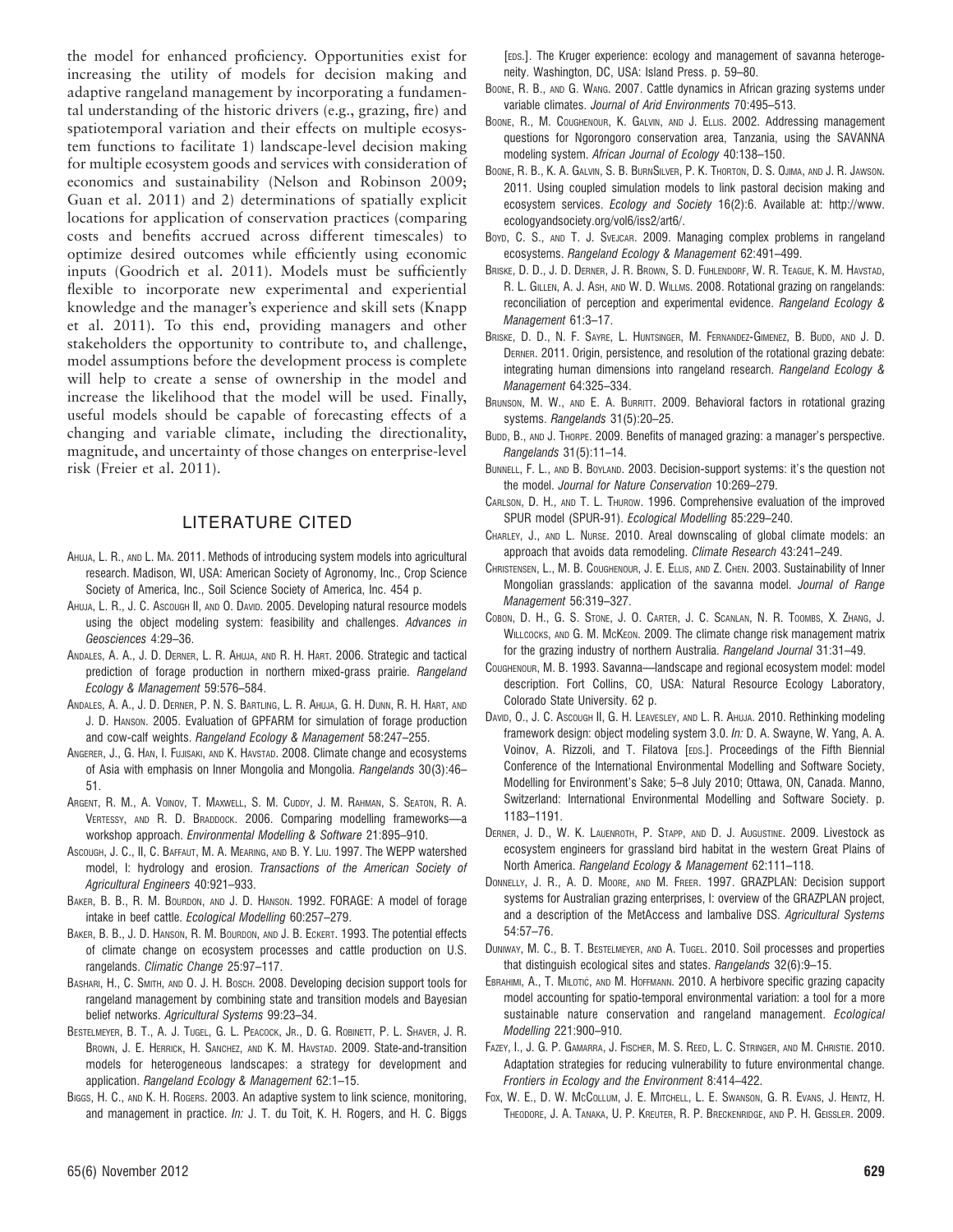Integrated social, economic and ecological concept (ISEEC) for sustainable rangelands. Society & Natural Resources 22:593–606.

- FOY, J. K., W. R. TEAGUE, AND J. D. HANSON. 1999. Evaluation of the upgraded SPUR model (SPUR2.4). Ecological Modelling 118:149–165.
- FREER, M., A. D. MOORE, AND J. R. DONNELLY. 1997. GRAZPLAN: decision support systems for Australian grazing enterprises, II: the animal biology model for feed intake, production and reproduction and the GrazFeed DSS. Agricultural Systems 54:77–126.
- FREIER, K. P., U. A. SCHNEIDER, AND M. FINCKH. 2011. Dynamic interactions between vegetation and land use in semi-arid Morocco: using a Markov proves for modeling rangelands under climate change. Agriculture, Ecosystems & Environment 140:462–472.
- GILLSON, L., AND K. I. DUFFIN. 2007. Thresholds of potential concern as benchmarks in the management of African savannahs. Philosophical Transactions of the Royal British Society B Biological Sciences 362:309–319.
- GOODRICH, D. C., D. P. GUERTIN, I. S. BURNS, M. A. NEARING, J. J. STONE, H. WEI, P. HEILMAN, M. HERNANDEZ, K. SPAETH, F. PIERSON, G. B. PAIGE, S. N. MILLER, W. G. KEPNER, G. RUYLE, M. P. MCCLARAN, M. WELTZ, AND L. JOLLEY. 2011. AGWA: the automated geospatial watershed assessment tool to inform rangeland management. Rangelands 33(4):41–47.
- GUAN, J., A. ZHANG, AND M. M. ARAL. 2011. Resilience analysis of savanna systems for sustainable management. In: R. E. Beighley II and M. W. Kilgore [EDS.]. Proceedings of the World Environmental and Water Resources Congress 2011: Bearing Knowledge for Sustainability; 22–26 May 2011; Palm Springs, CA, USA. Reston, VA, USA: American Society of Civil Engineers' Environmental & Water Resources Institute. p. 4396–4402.
- HANSON, C. L., J. R. WIGHT, C. W. SLAUGHTER, F. B. PIERSON, AND K. SPAETH. 1999. Simulation models and management of rangeland ecosystems: past, present, and future. Rangelands 21(4):32–38.
- HUNT, E. R., Jr., J. H. EVERITT, J. C. RITCHIE, M. S. MORAN, D. T. BOOTH, G. L. ANDERSON, P. E. CLARK, AND M. S. SEYFRIED. 2003. Applications and research using remote sensing for rangeland management. Photogrammetric Engineering & Remote Sensing 69:675–693.
- JAKOBY, O., M. F. QUAAS, B. MÜLLER, AND K. FRANK. 2010. Risk management in an uncertain environment—a study from semi-arid grazing systems. In: D. A. Swayne, W. Yang, A. A. Voinov, A. Rizzoli, and T. Filatova [EDS.]. Proceedings of the International Environmental Modeling and Software Society Fourth Biennial Meeting (iEMSs 2010); 5–8 July 2010; Ottawa, ON, Canada. Ottawa, ON, Canada: International Environmental Modeling and Software Society Fourth Biennial Meeting. p. 1532–1539.
- KACHERGIS, E., M. E. ROCCA, AND M. FERNANDEZ-GIMENEZ. 2011. Indicators of ecosystem function identify alternate states in the sagebrush steppe. Ecological Applications 21:2781–2792.
- KAITHO, R. J., A. A. JAMA, J. W. STUTH, G. KARIUKI, A. ABDIRAHMAN, L. MACOPIYO, AND J. JDUNG'U. 2007. Livestock early warning information resource in the Horn of Africa: forage and livestock marketing information analysis and forecasts. Outlook on Agriculture 36:267–272.
- KNAPP, C. N., AND M. FERNANDEZ-GIMENEZ. 2009. Understanding change: integrating rancher knowledge into state-and-transition models in northwest Colorado. Rangeland Ecology & Management 62:510–521.
- KNAPP, C. N., M. FERNANDEZ-GIMENEZ, E. KACHERGIS, AND A. RUDEEN. 2011. Using participatory workshops to integrate state-and-transition models created with local knowledge and ecological data. Rangeland Ecology & Management 64:158–170.
- LYNAM, T. J. P., AND M. STAFFORD SMITH. 2004. Monitoring in a complex world—seeking slow variables, a scaled focus, and speedier learning. African Journal of Range & Forage Science. 21:69–78.
- MARAUN, D., F. WETTERHALL, A. M. IRESON, R. E. CHANDLER, E. J. KENDON, M. WIDMANN, S. BRIENEN, H. W. RUST, T. SAUTER, M. THEMEL, V. K. C. VENEMA, K. P. CHUN, C. M. GOODESS, R. G. JONES, C. ONOF, M. VRAC, AND I. THIELE-EICH. 2010. Precipitation downscaling under climate change: recent developments to bridge the gap between dynamical models and the end user. Reviews of Geophysics 48:RG3003. 34 p. doi:10.1029/2009RG000314
- MARSHALL, N. A., I. J. GORDON, AND A. J. ASH. 2011. The reluctance of resource-users to adopt seasonal climate forecasts to enhance resilience to climate variability on the rangelands. Climatic Change 107:511–529.
- MATTHEWS, K. B., G. SCHWARZ, K. BUCHAN, M. RIVINGTON, AND D. MILLER. 2008. Wither agricultural DSS? Computers and Electronics in Agriculture 61:149–159.
- MOEN, R., Y. COHEN, AND J. PASTOR. 1998. Linking moose population and plant growth models with a moose energetics model. Ecosystems 1:1–13.
- MORGAN, J. A., J. D. DERNER, D. G. MILCHUNAS, AND E. PENDALL. 2008. Management implications for global change for Great Plains rangelands. Rangelands 30(3):18–22.
- NEARING, M. A., H. WEI, J. J. STONE, F. B. PIERSON, K. E. SPAETH, M. A. WELTZ, D. C. FLANAGAN, AND M. HERNANDEZ. 2011. A rangeland hydrology and erosion model. Transactions of the American Society of Agricultural and Biological Engineers 54(3):1–8.
- NELSON, B. S., AND E. ROBINSON. 2009. Critical success factors of a whole of business extension approach for increased capacity of beef producers and improved enterprise profit and sustainability. Rangeland Journal 31:61–68.
- NICHOLSON, A. E., AND M. J. FLORES. 2011. Combining state and transition models with dynamic Bayesian networks. Ecological Modelling 222:555–566.
- Nouvellon, Y., D. Lo Seen, S. Rambal, A. Bégué, M. S. Moran, Y. Kerr, and J. Qi. 2000. Time course of radiation use efficiency in a shortgrass ecosystem: consequences for remotely sensed estimation of primary production. Remote Sensing of Environment 71:43–55.
- NOUVELLON, Y., M. S. MORAN, D. LO SEEN, R. BRYANT, S. RAMBAL, W. NI, A. BÉGUÉ, A. CHEHBOUNI, W. E. EMMERICH, P. HEILMAN, AND J. QI. 2001. Coupling a grassland ecosystem model with Landsat imagery for a 10-year simulation of carbon and water budgets. Remote Sensing of Environment 78:131–149.
- NOZIERES, M. O., C. H. MOULIN, AND B. DEDIEU. 2011. The herd, a source of flexibility for livestock farming systems faced with uncertainties? Animal 5:1442–1457.
- PHILLIPS, J. D. 2011. The structure of ecological state transitions: Amplification, synchronization, and constraints to environmental change. Ecological Complexity 8:336–346.
- PIERSON, F. B., D. H. CARLSON, AND K. E. SPAETH. 2001. A process-based hydrology submodel dynamically linked to the plant component of the simulation of production and utilization on rangelands SPUR model. Ecological Modelling 141:241–260.
- PLUMB, G. E., P. J. WHITE, M. B. COUGHENOUR, AND R. L. WALLEN. 2009. Carrying capacity, migration, and dispersal in Yellowstone bison: implications for conservation. Biological Conservation 142:2377–2387.
- POPP, A., S. DOMPTAIL, N. BLAUM, AND F. JELTSCH. 2009. Landuse experience does qualify for adaptation to climate change. Ecological Modelling 220:694–702.
- QUAAS, M. F., AND S. BAUMGARTNER. 2012. Optimal grazing management rules in semiarid rangelands with uncertain rainfall. Natural Resource Modeling 25:364–387.
- REID, R. S., D. NKEDIANYE, M. Y. SAID, D. KAELO, M. NESELLE, O. MAKUI, L. ONETU, S. KIRUSWA, N. OLE KAMUARO, P. KRISTJANSON, J. OGUTU, S. B. BURNSILVER, M. J. GOLDMAN, R. B. BOONE, K. A. GALVIN, N. M. DICKSON, AND W. C. CLARK. 2009. Evolution of models to support community and policy action with science: balancing pastoral livelihoods and wildlife conservation in savannas of East Africa. Proceedings of the National Academy of Sciences of the USA. doi:10.1073/pnas.0900313106
- RIGUEIRO-RODRÍGUEZ, A. A., R. MOUHBI, J. J. SANTIAGO-FREIJANES, M. DEL PILAR GONZÁLEZ-HERNÁNDEZ, AND M. R. MOSQUERA-LOSADA. 2011. Horse grazing systems: understory biomass and plant biodiversity of a Pinus radiata stand. Scientia Agricola 69:38-46.
- RITTEN, J. P., W. M. FRASIER, C. T. BASTIAN, AND S. T. GRAY. 2010. Optimal rangeland stocking decisions under stochastic and climate-impacted weather. American Journal of Agricultural Economics 92:1242–1255.
- RUMPFF, L., D. H. DUNCAN, P. A. VESK, D. A. KEITH, AND B. A. WINTLE. 2011. State-andtransition modeling for adaptive management of native woodlands. Biological Conservation 144:1244–1235.
- SASAKI, T., T. OKAYASU, U. JAMSRAN, AND K. TAKEUCHI. 2008. Threshold changes in vegetation along a grazing gradient in Mongolian rangelands. Journal of Ecology 96:145–154.
- SCHMOLKE, A., P. THORBECK, D. L. DEANGELIS, AND V. GRIMM. 2010. Ecological models supporting environmental decision making: a strategy for the future. Trends in Ecology & Evolution 25:479–486.
- SHAFFER, M. J., P. N. S. BARTLING, AND J. C. ASCOUGH II. 2000. Object-oriented simulation of integrated whole farms: GPFARM framework. Computers and Electronics in Agriculture 28:29–49.
- SILVERT, W. 1989. Modelling for managers. Ecological Modelling 47:53–64.